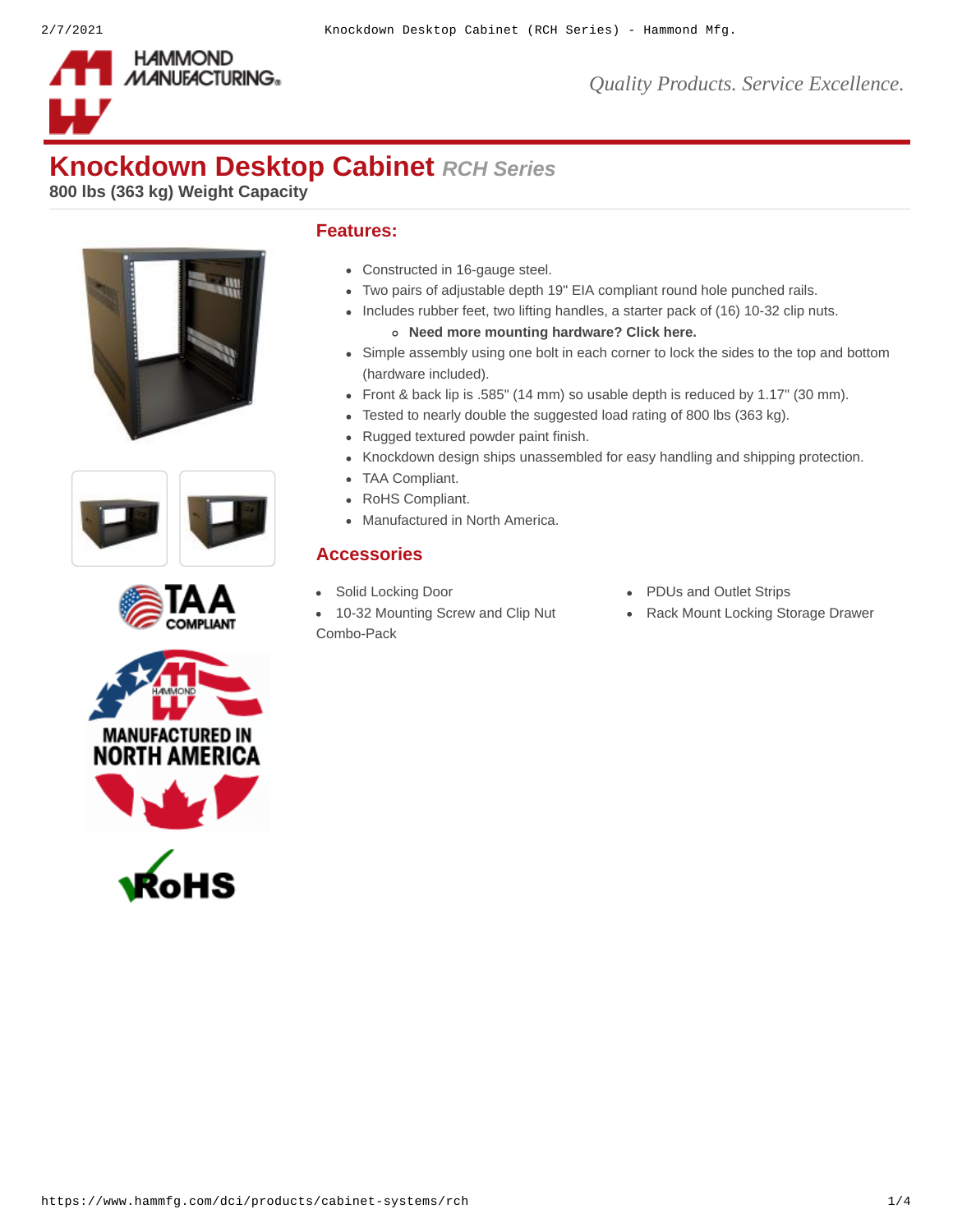

# **RCHS (Solid Side Panels)**

| <b>Part No.</b>       | Part No.              | <b>Overall Dimensions</b> |       | Rack  | <b>Usable Mounting Dimensions</b> |        |       | <b>Included Clip Nuts</b> |            |
|-----------------------|-----------------------|---------------------------|-------|-------|-----------------------------------|--------|-------|---------------------------|------------|
| <b>Black</b>          | RAL 7035 Light Gray   | Height                    | Width | Depth | Units                             | Height | Width | Depth                     | and Screws |
| RCHS1900817BK1        | <b>RCHS1900817LG1</b> | 10.75                     | 21.00 | 17.50 | 5U                                | 8.75   | 19.00 | 16.25                     |            |
| <b>RCHS1901017BK1</b> | <b>RCHS1901017LG1</b> | 12.50                     | 21.00 | 17.50 | 6U                                | 10.50  | 19.00 | 16.25                     | 16         |
| RCHS1901417BK1        | <b>RCHS1901417LG1</b> | 16.00                     | 21.00 | 17.50 | 8U                                | 14.00  | 19.00 | 16.25                     | 16         |
| <b>RCHS1901717BK1</b> | <b>RCHS1901717LG1</b> | 19.50                     | 21.00 | 17.50 | 10U                               | 17.50  | 19.00 | 16.25                     | 16         |

https://www.hammfg.com/dci/products/cabinet-systems/rch 2/4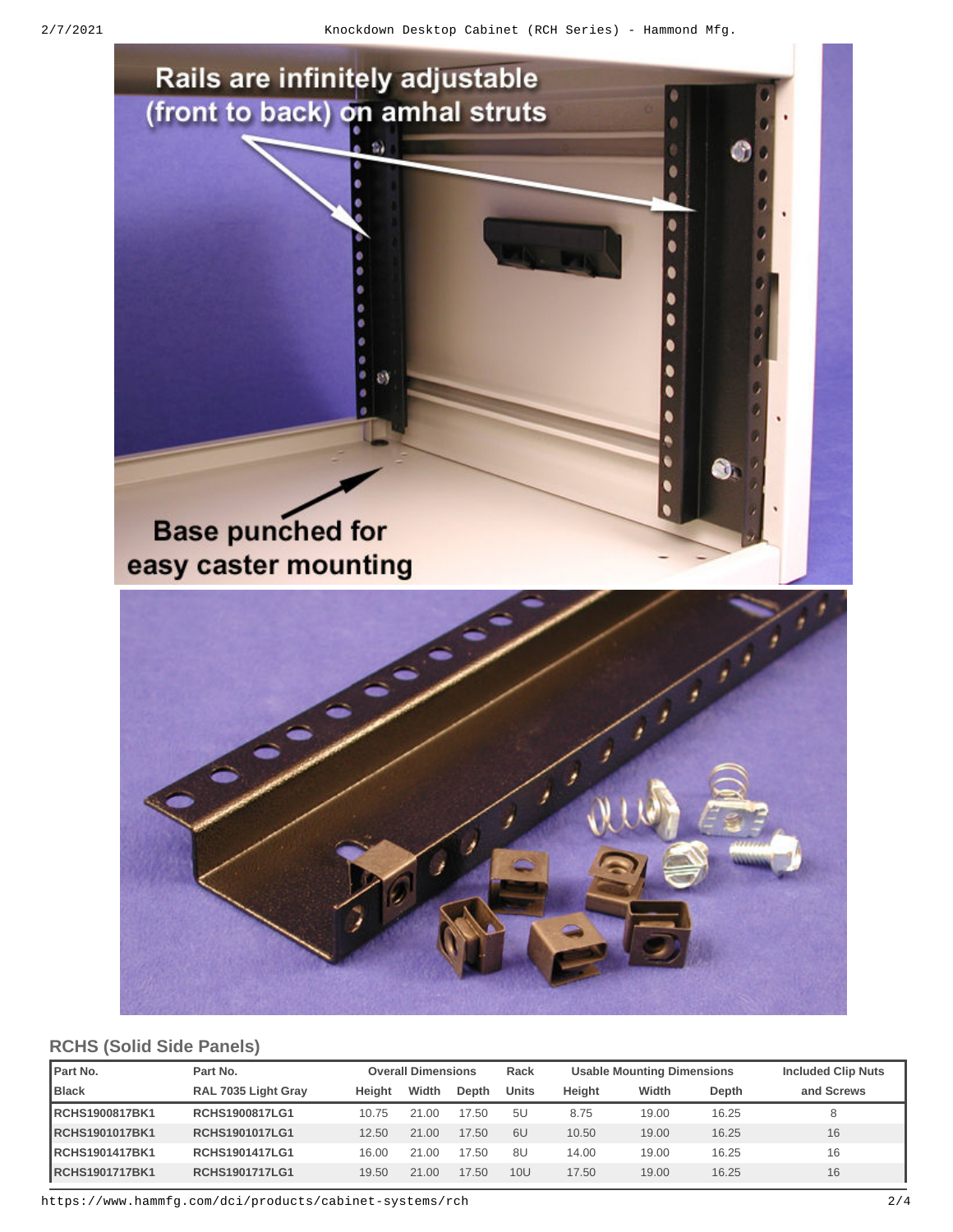2/7/2021 Knockdown Desktop Cabinet (RCH Series) - Hammond Mfg.

| Part No.               | Part No.              |        | <b>Overall Dimensions</b> |       | Rack  | <b>Usable Mounting Dimensions</b> |       |       | <b>Included Clip Nuts</b> |
|------------------------|-----------------------|--------|---------------------------|-------|-------|-----------------------------------|-------|-------|---------------------------|
| <b>Black</b>           | RAL 7035 Light Gray   | Height | Width                     | Depth | Units | Height                            | Width | Depth | and Screws                |
| RCHS1902217BK1         | <b>RCHS1902217LG1</b> | 24.75  | 21.00                     | 17.50 | 13U   | 22.75                             | 19.00 | 16.25 | 16                        |
| <b>RCHS1902817BK1</b>  | <b>RCHS1902817LG1</b> | 30.00  | 21.00                     | 17.50 | 16U   | 28.00                             | 19.00 | 16.25 | 16                        |
| <b>IRCHS1901024BK1</b> | <b>RCHS1901024LG1</b> | 12.50  | 21.00                     | 24.50 | 6U    | 10.50                             | 19.00 | 23.25 | 16                        |
| RCHS1901424BK1         | <b>RCHS1901424LG1</b> | 16.00  | 21.00                     | 24.50 | 8U    | 14.00                             | 19.00 | 23.25 | 16                        |
| RCHS1901724BK1         | <b>RCHS1901724LG1</b> | 19.50  | 21.00                     | 24.50 | 10U   | 17.50                             | 19.00 | 23.25 | 16                        |
| <b>RCHS1902224BK1</b>  | <b>RCHS1902224LG1</b> | 24.75  | 21.00                     | 24.50 | 13U   | 22.75                             | 19.00 | 23.25 | 16                        |
| RCHS1902824BK1         | <b>RCHS1902824LG1</b> | 30.00  | 21.00                     | 24.50 | 16U   | 28.00                             | 19.00 | 23.25 | 16                        |
| <b>RCHS1901031BK1</b>  | <b>RCHS1901031LG1</b> | 12.50  | 21.00                     | 31.50 | 6U    | 10.50                             | 19.00 | 30.25 | 16                        |
| RCHS1901431BK1         | <b>RCHS1901431LG1</b> | 16.00  | 21.00                     | 31.50 | 8U    | 14.00                             | 19.00 | 30.25 | 16                        |
| RCHS1901731BK1         | <b>RCHS1901731LG1</b> | 19.50  | 21.00                     | 31.50 | 10U   | 17.50                             | 19.00 | 30.25 | 16                        |
| RCHS1902231BK1         | <b>RCHS1902231LG1</b> | 24.75  | 21.00                     | 31.50 | 13U   | 22.75                             | 19.00 | 30.25 | 16                        |
| <b>RCHS1902831BK1</b>  | <b>RCHS1902831LG1</b> | 30.00  | 21.00                     | 31.50 | 16U   | 28.00                             | 19.00 | 30.25 | 16                        |

### **RCHV (Vented Side Panels)**

| Part No.       | Part No.              | <b>Overall Dimensions</b> |       | Rack  |            | <b>Usable Mounting Dimensions</b> | <b>Included Clip Nuts</b> |       |            |
|----------------|-----------------------|---------------------------|-------|-------|------------|-----------------------------------|---------------------------|-------|------------|
| <b>Black</b>   | RAL 7035 Light Gray   | Height                    | Width | Depth | Units      | Height                            | Width                     | Depth | and Screws |
| RCHV1900817BK1 | <b>RCHV1900817LG1</b> | 10.75                     | 21.00 | 17.50 | 5U         | 8.75                              | 19.00                     | 16.25 | 8          |
| RCHV1901017BK1 | <b>RCHV1901017LG1</b> | 12.50                     | 21.00 | 17.50 | 6U         | 10.50                             | 19.00                     | 16.25 | 16         |
| RCHV1901417BK1 | <b>RCHV1901417LG1</b> | 16.00                     | 21.00 | 17.50 | 8U         | 14.00                             | 19.00                     | 16.25 | 16         |
| RCHV1901717BK1 | <b>RCHV1901717LG1</b> | 19.50                     | 21.00 | 17.50 | 10U        | 17.50                             | 19.00                     | 16.25 | 16         |
| RCHV1902217BK1 | <b>RCHV1902217LG1</b> | 24.75                     | 21.00 | 17.50 | 13U        | 22.75                             | 19.00                     | 16.25 | 16         |
| RCHV1902817BK1 | <b>RCHV1902817LG1</b> | 30.00                     | 21.00 | 17.50 | 16U        | 28.00                             | 19.00                     | 16.25 | 16         |
| RCHV1901024BK1 | RCHV1901024LG1        | 12.50                     | 21.00 | 24.50 | 6U         | 10.50                             | 19.00                     | 23.25 | 16         |
| RCHV1901424BK1 | RCHV1901424LG1        | 16.00                     | 21.00 | 24.50 | 8U         | 14.00                             | 19.00                     | 23.25 | 16         |
| RCHV1901724BK1 | RCHV1901724LG1        | 19.50                     | 21.00 | 24.50 | 10U        | 17.50                             | 19.00                     | 23.25 | 16         |
| RCHV1902224BK1 | <b>RCHV1902224LG1</b> | 24.75                     | 21.00 | 24.50 | 13U        | 22.75                             | 19.00                     | 23.25 | 16         |
| RCHV1902824BK1 | RCHV1902824LG1        | 30.00                     | 21.00 | 24.50 | 16U        | 28.00                             | 19.00                     | 23.25 | 16         |
| RCHV1901031BK1 | RCHV1901031LG1        | 12.50                     | 21.00 | 31.50 | 6U         | 10.50                             | 19.00                     | 30.25 | 16         |
| RCHV1901431BK1 | RCHV1901431LG1        | 16.00                     | 21.00 | 31.50 | 8U         | 14.00                             | 19.00                     | 30.25 | 16         |
| RCHV1901731BK1 | <b>RCHV1901731LG1</b> | 19.50                     | 21.00 | 31.50 | <b>10U</b> | 17.50                             | 19.00                     | 30.25 | 16         |
| RCHV1902231BK1 | RCHV1902231LG1        | 24.75                     | 21.00 | 31.50 | 13U        | 22.75                             | 19.00                     | 30.25 | 16         |
| RCHV1902831BK1 | RCHV1902831LG1        | 30.00                     | 21.00 | 31.50 | 16U        | 28.00                             | 19.00                     | 30.25 | 16         |

#### **RCH Accessories**

|                   |                               |                    | Part No.               | Part No.                  |
|-------------------|-------------------------------|--------------------|------------------------|---------------------------|
|                   | Use with Cabinet Panel Height |                    | <b>RAL 7035</b>        | <b>Additional Pair of</b> |
| <b>Rack Units</b> | Height                        | <b>Black Door</b>  | <b>Light Gray Door</b> | <b>Mounting Rails</b>     |
| 5U                | 8.75                          | <b>RCHD1908BK1</b> | <b>RCHD1908LG1</b>     | <b>RCHR1908</b>           |
| 6U                | 10.50                         | <b>RCHD1910BK1</b> | <b>RCHD1910LG1</b>     | <b>RCHR1910</b>           |
| 8U                | 14.00                         | <b>RCHD1914BK1</b> | <b>RCHD1914LG1</b>     | <b>RCHR1914</b>           |
| 10U               | 17.50                         | <b>RCHD1917BK1</b> | <b>RCHD1917LG1</b>     | <b>RCHR1917</b>           |
| 13U               | 22.75                         | <b>RCHD1922BK1</b> | <b>RCHD1922LG1</b>     | <b>RCHR1922</b>           |
| 16U               | 28.00                         | <b>RCHD1928BK1</b> | <b>RCHD1928LG1</b>     | <b>RCHR1928</b>           |

## **Optional Caster Kit**

|          |                 | <b>Overall Height</b> | Caster Set | <b>Ouantity</b>              | Caster           |                 |                 |
|----------|-----------------|-----------------------|------------|------------------------------|------------------|-----------------|-----------------|
|          | Wheel           | Added                 |            | <b>Hole Mounting Pattern</b> | Weight           | <b>Included</b> | with Brakes     |
| Part No. | <b>Diameter</b> | to Cabinet            | Width      | Depth                        | Capacity         | In Set          | <b>Included</b> |
| 1425PHD  | 2.00            | 2.50                  | 0.94       | 2.12                         | 600 lbs (272 kg) |                 | ∸               |

Tags: **[louver](https://www.hammfg.com/search?q=louver)**, **[knock-down](https://www.hammfg.com/search?q=knock-down)**, **[knock](https://www.hammfg.com/search?q=knock%20down) down**

*Data subject to change without notice*